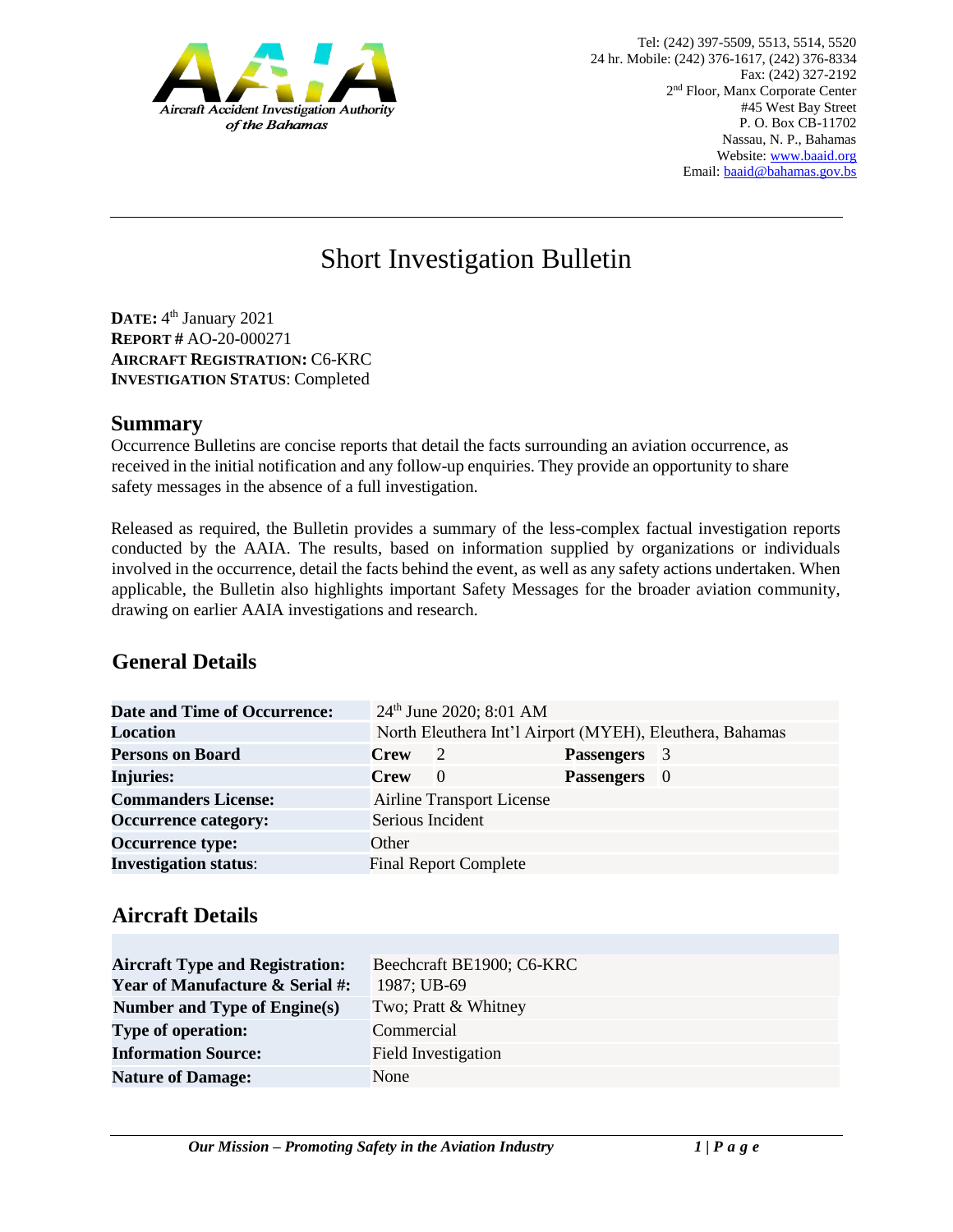### **Occurrence Summary**

On the 24<sup>th</sup> June 2020 at approximately 8:01 AM, a Beechcraft 1900 aircraft, Bahamas registration C6-KRC operated by Bahamas Air Operator Certificate (AOC) holder Pineapple Air Ltd, landed and departed from the North Eleuthera International Airport (MYEH), Eleuthera, Bahamas, after the aerodrome was closed by airport authority officials.

An Embraer E110 aircraft with Bahamas registration C6-MIC, also operated by the same Operator, was disabled after landing which prompted the closure of the aerodrome. The incident occurred at the turn off entrance into the ramp area (approximately 2,890 ft. from runway 07 threshold). The tail section of the aircraft (rudder and stabilizer) protruded onto runway 07 after the main gear tire detached from the left landing gear during landing roll-out.

At 7:04 AM, Nassau air traffic control (ATC) received notification of the disabled aircraft and advised all aircraft inbound to North Eleuthera of the status of the aerodrome due to the disabled aircraft.

The Operator dispatched a relief aircraft to render assistance. Two pilots and three mechanics were on board, the aircraft which landed at the North Eleuthera Airport during the period the airport was deemed closed due to disabled aircraft.

Further investigation uncovered that the Operator filed a flight plan for the relief aircraft to the Governor's Harbor Airport, Eleuthera (MYEM), Bahamas (an aerodrome approximately 26 nautical miles (NM) south-east of MYEH) and terminated radar services approximately 20 NM from Nassau. Nassau ATC advised that the aircraft turned off its transponder (equipment that identifies aircraft on ATC radar screen) after services were terminated. Upon observing this, ATC notified North Eleuthera airport authority officials to ensure that the crew of C6-KRC were aware of the airport's closure.



**Google Earth image of North Eleuthera International Airport (MYEH)**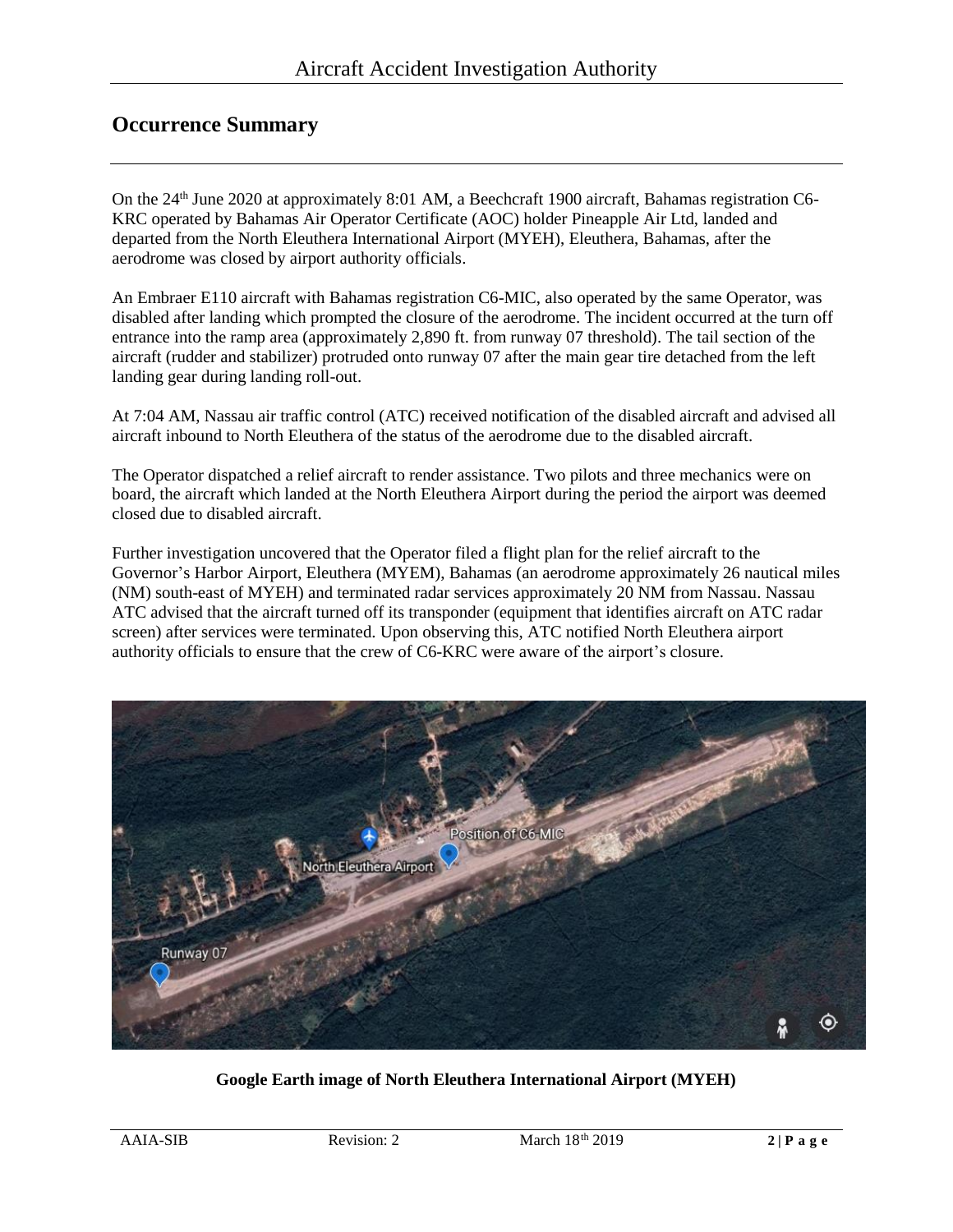Investigations uncovered that upon landing at MYEH, airport authority officials advised the crew of C6- KRC of the airport's closure due to the disabled aircraft. Repairs were then carried out by the relief crew on C6-MIC and the aircraft was subsequently taxied to the parking apron, east of the terminal building.

At 8:27 AM, Airport Authority officials stationed at MYEH were contacted by Nassau ATC to enquire on the status of the Aerodrome.

Investigations uncovered that runway 07 received damages due to the rim of the left main landing gear of the disabled aircraft grinding into the runway surface. Remedial works to repair the runway were carried out by Ministry of Works personnel. A runway inspection was conducted at 10:12 AM after which ATC was notified that the aerodrome was now operational.

There were no injuries reported in relation to this occurrence. The weather at the time of the incident was visual meteorological conditions (VMC) and not a factor.

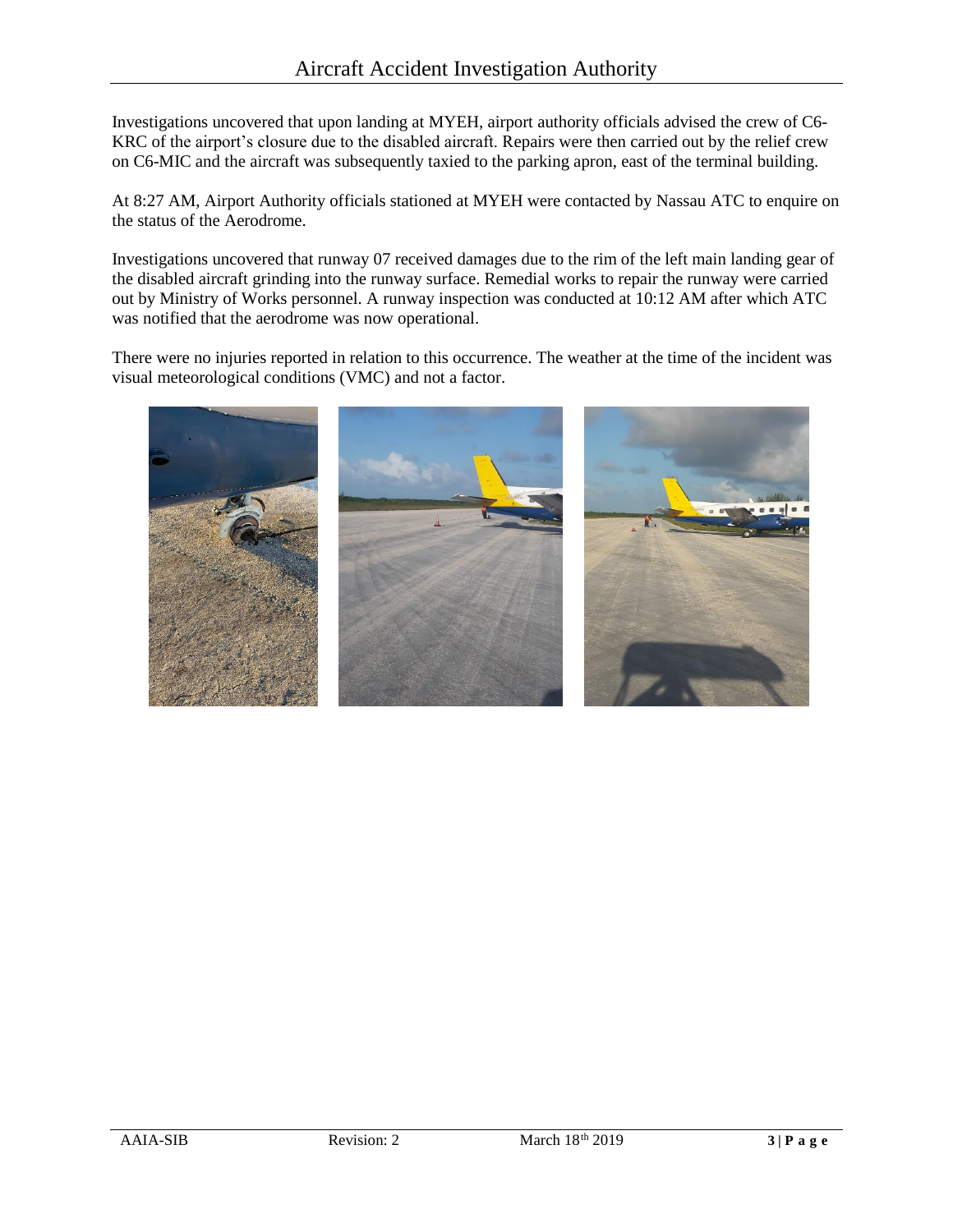### **Investigation Findings**

C6-KRC (the relief aircraft) was noted to have landed and departed during the time that the aerodrome was deemed inoperable. A hazard existed, due to the position of the disabled aircraft still being partially on the runway. The departure of C6-KRC, prior to repairs being carried out to correct damages caused to the runway, is also noted as a hazard.

The investigation uncovered that no official notification was issued/published to advise airmen of the official closure of the aerodrome due to disabled aircraft.

The investigation further uncovered that at the time of the incident, the Aeronautical Information Services (AIS), the department with responsibility for issuing notices to airmen to advise of aerodrome status was closed for business.

In accordance with the Bahamas Civil Aviation Authority Regulations Schedule 22, Subpart B, Section 22.239 and 22.3113:

- (a) The AIS Provider shall:
	- (1) designate a NOTAM Office (NOF) for the Bahamas; and
	- (2) operate the NOF on a 24-hour basis; and
- 22.3113 Hours of Operation
	- (a) An AIS shall normally be provided on a 24-hour basis.
	- (b) Where 24-hour service is not provided, service shall be available during the whole period an aircraft is in flight in the area of responsibility of an aeronautical information service, plus a period of at least 2 hours before and after such a period, or
	- (c) available at such other time as may be requested.

Although the regulations requires 24 hrs. AIS operations or a varied schedule for the distribution of time sensitive Notices to Airman (NOTAM) information, AIS was not able to provide services as stipulated in amended hours of operation as per 22.3113(b). However, AIS procedure directive Doc Order 7120, dated November 9, 2013, between AIS and Nassau Flight Service Station, (a division of Air Traffic Control Services), makes provision for flight service station specialists to facilitate the distribution of time sensitive NOTAMS, during those periods AIS is not operational.

Despite the agreement in place, flight service station did not provide NOTAM information to effectively close the aerodrome following the incident which facilitated an aircraft landing on a runway where a hazard existed.

No safety recommendations were issued.

*This Occurrence Bulletin contains facts which have been determined up to the time of issue. It is published to inform the aviation industry and the public of the general circumstances of accidents and serious incidents and should be regarded as tentative and subject to alteration or correction if additional evidence becomes available.*